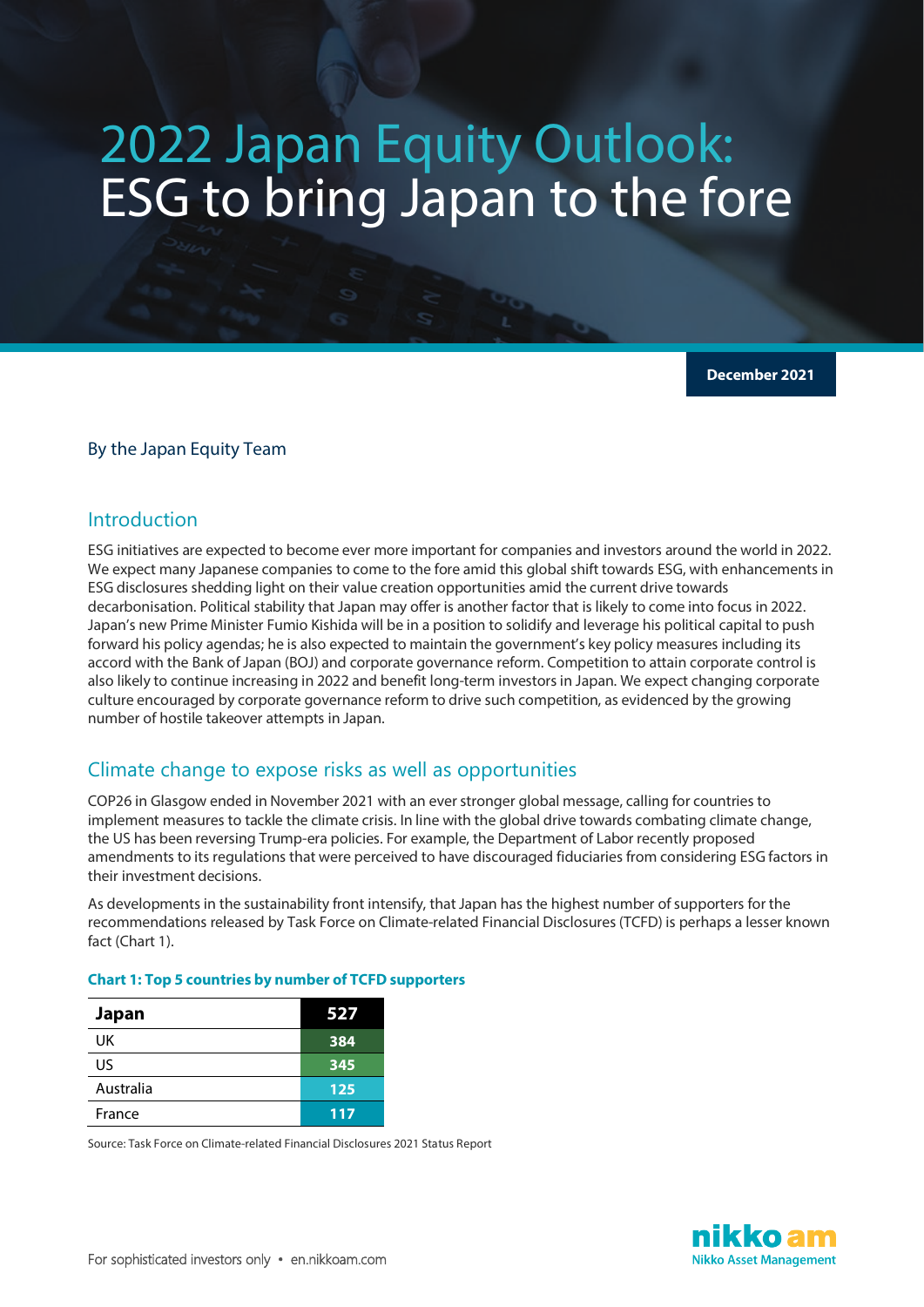The number of supporters for TCFD, together with its total global market cap coverage, has been on the rise since the launch of this initiative in 2017. There are currently 2,616 TCFD supporters with a total market cap of USD 25 trillion. We expect these numbers to only go up and it is natural to think that it would do so in Japan as well. In addition, the reorganisation of the Tokyo Stock Exchange (TSE) scheduled to take effect in April 2022 is also likely to prompt companies to increase climate disclosure. Companies to be listed on the TSE's new Prime Market as a result of the reorganisation will effectively be required to make additional corporate disclosure based on TCFD. Moreover, the Financial Services Agency is now said to be contemplating the application of this rule to the broader public equity universe. In light of these initiatives, some key companies with best practices are already starting to disclose GHG emission reduction targets they aim to reach by 2030 (Chart 2).

|                                 | Base year | Scope 1 & 2<br><b>GHG emissions</b> | Scope 3<br><b>GHG emissions</b> |
|---------------------------------|-----------|-------------------------------------|---------------------------------|
| Kirin Holdings                  | 2019      | -50%                                | $-30%$                          |
| Ajinomoto                       | FY2018    | $-50%$                              | $-24%$                          |
| Hitachi                         | FY2010    | $-100%$                             | $-50%$                          |
| Azbil                           | FY2017    | $-55%$                              | $-20%$                          |
| Nikon                           | FY2013    | $-71.4%$                            | $-31%$                          |
| Ricoh<br>FY2015                 |           | $-63%$                              | $-40%$                          |
| Asics<br>2015                   |           | $-63%$                              | $-63%$                          |
| Yamaha Motor                    | FY2017    | $-55%$                              | $-30%$                          |
| FY2016<br>Marui Group           |           | $-80%$                              | $-35%$                          |
| <b>Fast Retailing</b><br>FY2019 |           | $-90%$                              | $-20%$                          |

#### **Chart 2: Japanese companies' GHG emission reduction targets**

**Scope 1**: Direct emissions from resources owned or controlled by a company

**Scope 2**: Indirect emissions resulting from the generation of energy purchased by a company **Scope 3**: All other indirect emissions that occur in a company's value chain

#### Source: Nikkei

We believe that at the moment, the market is not fully pricing in risks and opportunities resulting from climate change. We therefore think that skilled active investors will have opportunities to profit from the market inefficiency as additional climate related disclosure will not only shed light on the additional risks but also on opportunities that can contribute towards creating value.

According to estimates released by Japan's Government Pension Investment Fund (GPIF), the CVaR (Climate Valueat-Risk, which measures the potential impact of climate change on corporate and security values) for Japanese equity is positive at 0.6%, compared to -11.4% for foreign equity under a scenario in which global warming is held at 1.5 degrees Celsius above pre-industrial levels. Such an outcome is a result of patent competitiveness in the automobile, energy supply and chemicals sectors. This means that collectively, there may be more opportunities than risks for Japanese companies as the world moves towards net zero.

In a different study conducted by a data analytics firm astamuse, Japanese companies dominate the ranking in decarbonising technology (Chart 3). We expect new markets to be created that leverage their advanced technologies, which include hydrogen, carbon capturing and electric vehicles; as a result, investors are expected to start pricing in these opportunities into stock prices.

| Rank | Company                             | Key technologies                                                        |
|------|-------------------------------------|-------------------------------------------------------------------------|
|      | Toyota Motor (Japan)                | Fuel cell EVs, hydrogen infrastructure, EVs                             |
|      | <b>General Electric (US)</b>        | Geologic carbon sequestration, high efficiency thermal power generation |
| 3    | Mitsubishi Heavy Industries (Japan) | CO2-absorbing materials, high efficiency thermal power generation       |
| 4    | Siemens (Germany)                   | Hydrogen/ammonia power generation, wind power generation                |
|      | Hyundai Motor (South Korea)         | Fuel cell EVs, hydrogen infrastructure                                  |
| 6    | Hitachi (Japan)                     | Industrial machinery electrification, power semiconductors              |
|      | Toshiba (Japan)                     | CO2-absorbing materials, hydro power generation                         |
| 8    | ExxonMobil (US)                     | CO2-absorbing materials                                                 |
| 9    | Honda Motor (Japan)                 | Fuel cell EVs, hydrogen infrastructure, EVs                             |
| 10   | Honeywell International (US)        | <b>CFC</b> reclamation                                                  |

Source: Nikkei

*Reference to individual stocks is for illustration purpose only and does not guarantee their continued inclusion in the strategy's portfolio, nor constitute a recommendation to buy or sell.*

**ikko an Nikko Asset Management**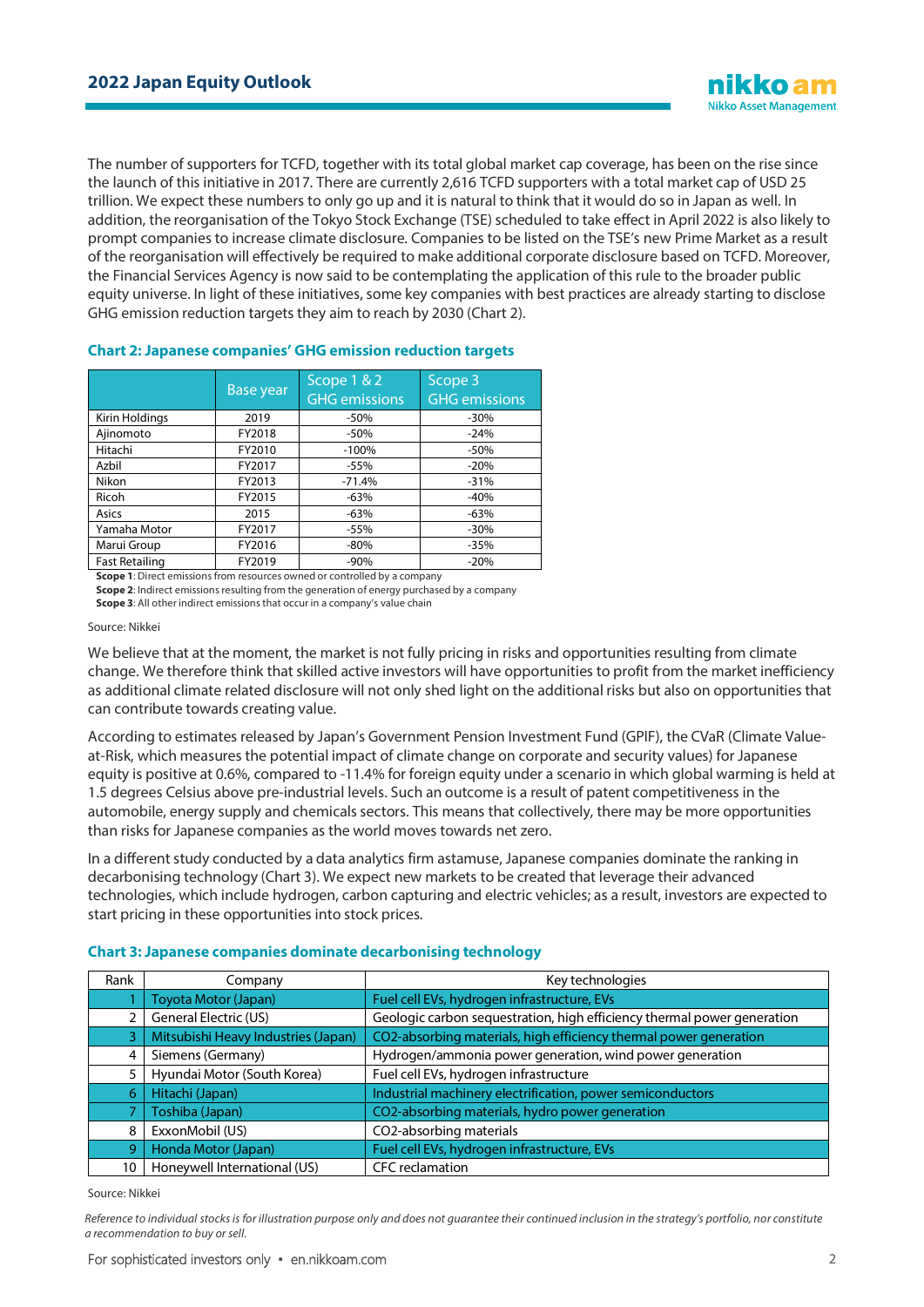# Japan as a political safe haven

Former Prime Minister Yoshihide Suga resigned in October 2021 after increasing criticism towards his handling of the pandemic led to a steep drop in his approval ratings. Ironically, following Suga's departure, Japan's inoculation drive continued and the country now has the highest percentage of fully vaccinated people among G7 countries. Furthermore, the number of new COVID-19 cases in Japan has declined to the lowest level year to date as of this writing.

The Lower House election held on 31 October 2021—an event that was expected to determine the direction of Japanese politics in the wake of Suga's resignation—resulted in a victory by the ruling coalition. What is worth noting is that the ruling Liberal Democratic Party won an "absolute stable majority" which effectively allows the single party to not only gain the simple majority in the parliament itself, but also control of all sub-committees of the parliament. This enabled the Kishida-led government to put together the largest ever JPY 55.7 trillion economic stimulus package in November. The package includes financial aid for struggling businesses as well as to low income households. It also introduces more forward-looking measures such as a cash handout program to households with children, travel subsidies for the tourism industry and infrastructure spending for disaster prevention.

In 2022, another key political event, the Upper House election, is scheduled in the summer. At this election, half of the Upper House members will face re-election. In order to retain his party's dominance, Prime Minister Kishida and his cabinet are expected to try and boost economic growth ahead of the election and the first quarter GDP figures to be announced in May 2022 will be in focus (Chart 4).

| January         | TSE to announce companies' new market segments                                  |
|-----------------|---------------------------------------------------------------------------------|
| February        | Beijing winter Olympics                                                         |
| Q1              | Toshiba to hold extraordinary general meeting to seek approval for spinoff plan |
| April           | TSE reform takes effect and new markets open for trade                          |
| May             | Full year earnings season for fiscal year through March 2022                    |
| May             | Jan-Mar 2022 GDP release                                                        |
| June            | Annual general meeting season                                                   |
| Summer          | Upper House election                                                            |
| <b>November</b> | US midterm election                                                             |
| <b>November</b> | China's 20th National Party Congress                                            |

## **Chart 4: Key Japan market-related events in 2022**

If the ruling coalition wins the Upper House election, it will dominate both houses of parliament, and it will not have to face another election through 2025. Such an election lull is expected to result in higher visibility and stability on the political front.

On the contrary, there remains much political uncertainty in the US. President Joe Biden faces the November 2022 midterm election with deep divisions not only between the Republicans and Democrats but also within the two parties. Thus, as the US gears up towards the midterm election, Japan could be viewed as a country with a relatively higher level of political stability and lower political risk.

Since Kishida took office in November, the Japanese government wasted no time in reconfirming its accord with the BOJ signed in 2013 whereby they will work together to achieve 2% inflation and sustainable growth. Therefore, monetary policy is expected to remain accommodative, which would be positive for the overall equity market. We also do not expect a reversal in corporate governance reform as the changes seen in corporate culture as a result of the reform appears irreversible for the following reasons: i). market reorganization at the Tokyo Stock Exchange and ii). growing competition for corporate control.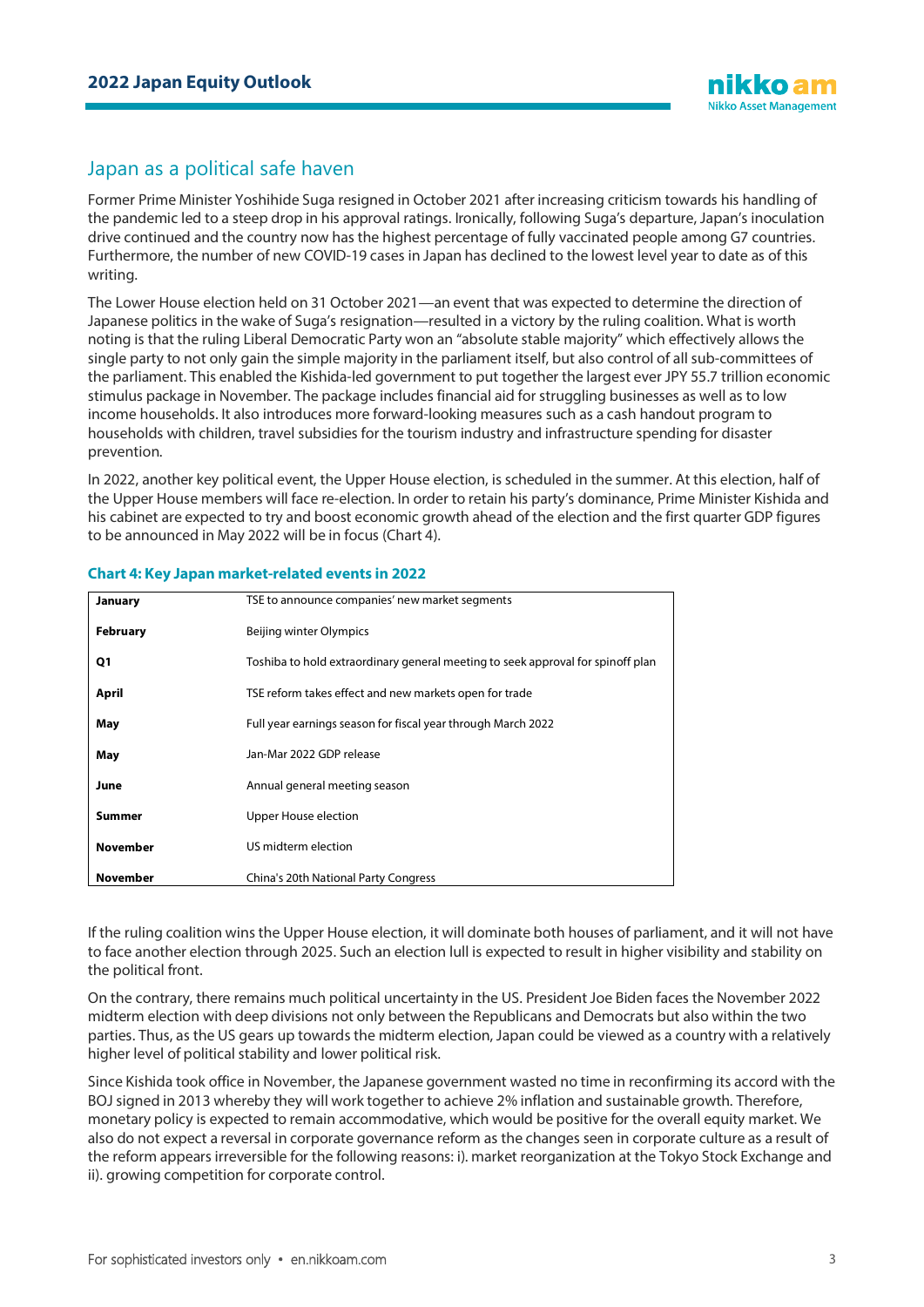# No going back on corporate governance reform

Firstly, the TSE is scheduled to reorganise its market segments within the bourse in April 2022. The current TSE First Section, Second Section, JASDAQ (Standard), JASDAQ (Growth) and Mothers will be reorganised into three new segments: Prime, Standard and Growth.

The biggest rationale behind the reform is to enhance the bourse's global competitiveness by ensuring its listed companies have incentive to continue improving their business operations, therefore leading to higher shareholder value and attracting more capital into the Japanese market.

The Prime section will be for companies that can have "constructive dialogue" with investors, the Standard section will be geared towards companies that have sufficient liquidity and possess governance levels that are high enough for investors in an open market and the Growth section will focus on companies with high growth potential.

According to the TSE, there were 664 companies (roughly one-third) on the First Section that do not meet the listing requirements for the new Prime section before they made applications in 4Q2021. These companies unable to meet the listing requirements are faced with two options: either satisfy the requirements for Prime through corporate actions or settle with Standard or Growth (or face delisting if they cannot meet requirements for any of the new markets). For a company to be listed on Prime, it must have tradable shares accounting for over 35% of shares outstanding and have a tradable market cap of over JPY 10 billion. It will also be required to increase the number of independent directors to a minimum of one-third of their board from at least two. The promotion of diversity is expected to open up old school, male-dominated boardrooms to new talent with different perspectives.

In light of these developments, an increasing number of large shareholders are already disposing their shares at the request of companies. In addition, share buybacks by companies have also picked up to ensure that they meet the TSE's new listing requirements. Management buyouts and full consolidation of listed subsidiaries have also increased—thereby unlocking value.

We have also seen a steady increase in the number of independent directors and women on company boards since the Corporate Governance (CG) Code was first introduced in 2015 (Chart 5) and we expect the trend to continue.



## **Chart 5: Change in the governance structure of TSE First Section companies**

Source: QUICK

Secondly, we think that the government has clearly laid the groundwork with the comply-or-explain rule to provide a level playing field for various investors in Japan. The number of activist investors who consider Japanese market to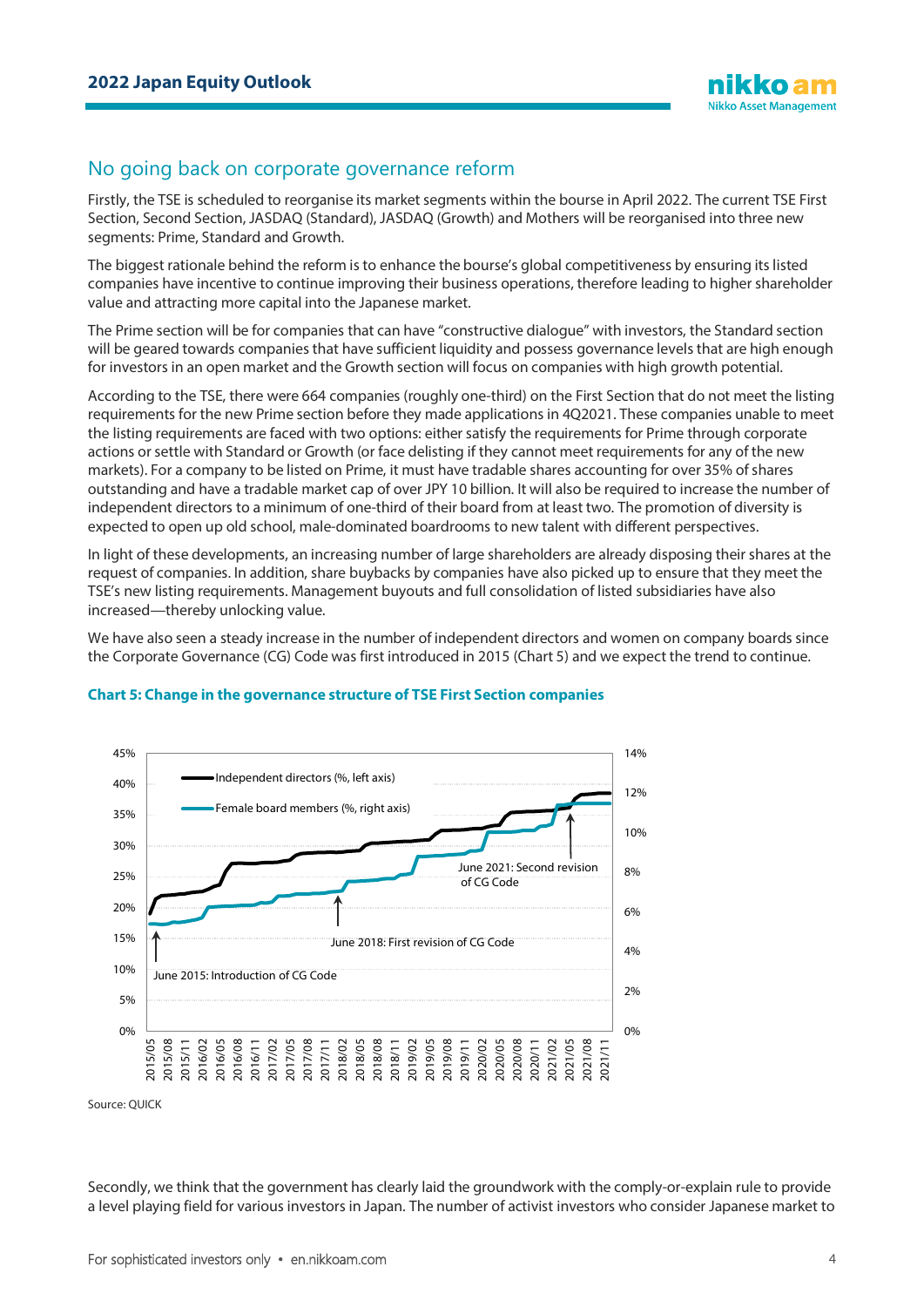be attractive has been on the rise (now at 44 in the market including homegrown Japanese activists) and the number of shareholder proposals is growing in tandem. Toshiba's recent announcement to split its business into three segments is also seen as a result of activist investors pressuring the company to remove its conglomerate discount.

On one hand, financial investors (activists) are trying hard to make their voices heard from the standpoint of minority investors. On the other hand, strategic investors are increasingly making proposals to acquire companies outright, often without prior consent by the target company's management teams (Chart 6).



### **Chart 6: Hostile takeovers are increasing**

#### Source: IR Japan

A recent example is the showdown between online financial firm SBI Holdings and Shinsei Bank involving the first ever hostile acquisition attempt in the banking sector in Japan. In September 2021, SBI Holdings launched a tender offer for Shinsei Bank's shares in an attempt to turn the latter into its subsidiary. In order to fend off the takeover attempt, Shinsei Bank opted to use a poison pill defence and decided to put the proposal to a vote at an extraordinary shareholders' meeting in November 2021.

What is worth noting is that the Japanese government has a stake in the targeted bank (as a result of a bail out in the late 1990s) and it was widely reported that the government agency (which holds the shares) would not support the poison pill measure. We believe this sent a clear message to the capital markets that the government favours competition for corporate control and views it as beneficial for investors and society. Shinsei Bank eventually withdrew the poison pill and cancelled the extraordinary shareholders' meeting; SBI Holdings and Shinsei Bank agreed to integrate and collaborate under a new management team to be decided in early 2022.

Corporate culture in Japan is clearly changing. We view this as a positive development as it allows businesses to be left in the hands of "natural owners" to maximise shareholder value.

# Summary

We expect 2022 to be a year in which Japanese companies and their competitiveness in the sustainability front to come into focus as ESG initiatives continue to grow in importance globally. Another key focal point for 2022 is the political stability that Japan may offer. With the ruling coalition enjoying firm public support, the country could be seen as a safe haven relative to its developed market peers such as the US. Furthermore, we believe that political stability in Japan will ensure the continuation of corporate governance reform, which has been a key element in changing the country's corporate culture. Competition for corporate control could thus intensify in 2022.

*Reference to individual stocks is for illustration purpose only and does not guarantee their continued inclusion in the strategy's portfolio, nor constitute a recommendation to buy or sell.*

**Nikko Asset Management**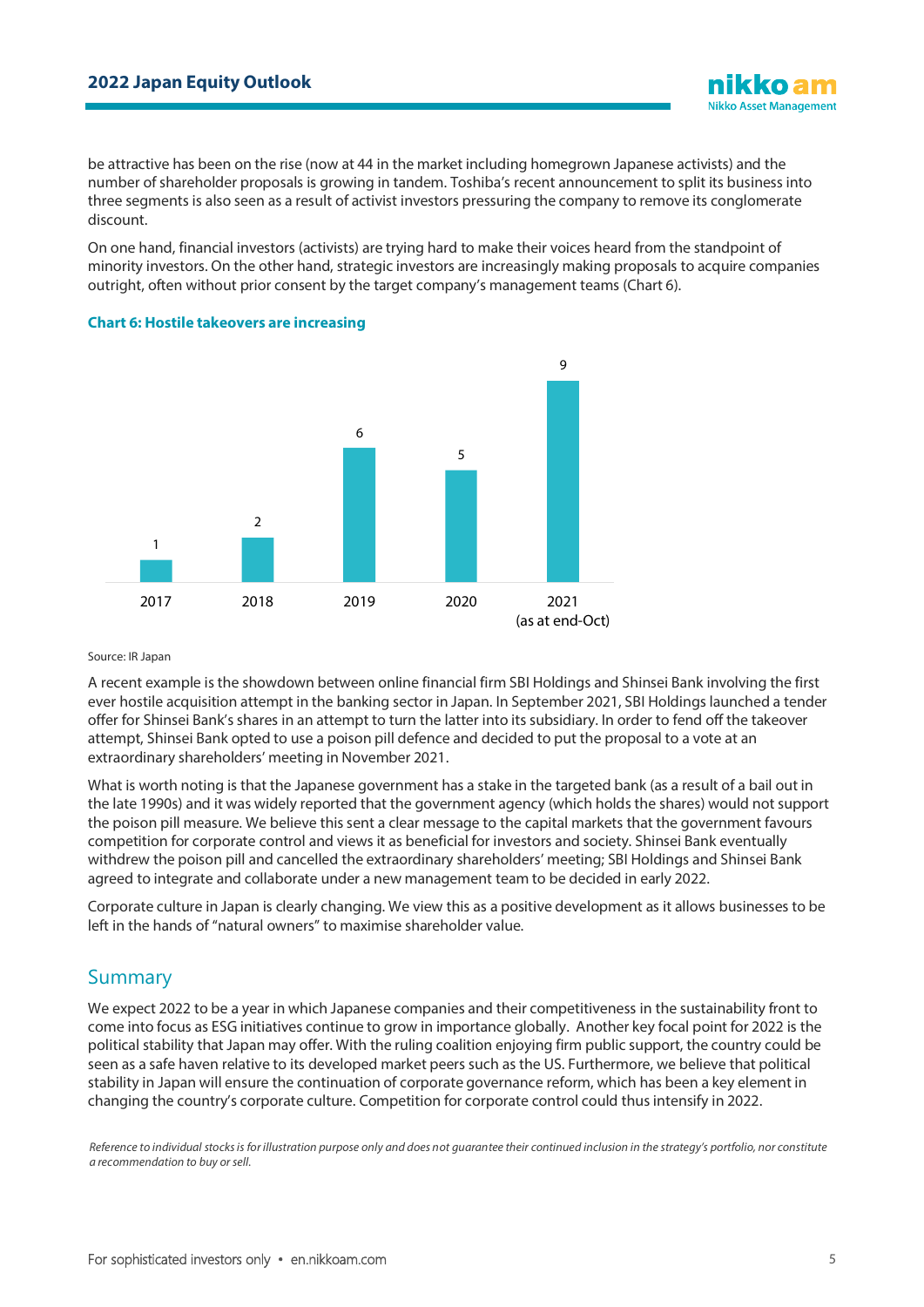**Important Information:** This document is prepared by Nikko Asset Management Co., Ltd. and/or its affiliates (Nikko AM) and is for distribution only under such circumstances as may be permitted by applicable laws. This document does not constitute personal investment advice or a personal recommendation and it does not consider in any way the objectives, financial situation or needs of any recipients. All recipients are recommended to consult with their independent tax, financial and legal advisers prior to any investment.

This document is for information purposes only and is not intended to be an offer, or a solicitation of an offer, to buy or sell any investments or participate in any trading strategy. Moreover, the information in this document will not affect Nikko AM's investment strategy in any way. The information and opinions in this document have been derived from or reached from sources believed in good faith to be reliable but have not been independently verified. Nikko AM makes no guarantee, representation or warranty, express or implied, and accepts no responsibility or liability for the accuracy or completeness of this document. No reliance should be placed on any assumptions, forecasts, projections, estimates or prospects contained within this document. This document should not be regarded by recipients as a substitute for the exercise of their own judgment. Opinions stated in this document may change without notice.

In any investment, past performance is neither an indication nor guarantee of future performance and a loss of capital may occur. Estimates of future performance are based on assumptions that may not be realised. Investors should be able to withstand the loss of any principal investment. The mention of individual securities, sectors, regions or countries within this document does not imply a recommendation to buy or sell.

Nikko AM accepts no liability whatsoever for any loss or damage of any kind arising out of the use of all or any part of this document, provided that nothing herein excludes or restricts any liability of Nikko AM under applicable regulatory rules or requirements.

All information contained in this document is solely for the attention and use of the intended recipients. Any use beyond that intended by Nikko AM is strictly prohibited.

**Japan:** The information contained in this document pertaining specifically to the investment products is not directed at persons in Japan nor is it intended for distribution to persons in Japan. Registration Number: Director of the Kanto Local Finance Bureau (Financial Instruments firms) No. 368 Member Associations: The Investment Trusts Association, Japan/Japan Investment Advisers Association.

**United Kingdom and rest of Europe**: This document is communicated by Nikko Asset Management Europe Ltd, which is authorised and regulated in the United Kingdom by the Financial Conduct Authority (the FCA) (FRN 122084). This document constitutes a financial promotion for the purposes of the Financial Services and Markets Act 2000 (as amended) (FSMA) and the rules of the FCA in the United Kingdom, and is directed at professional clients as defined in the FCA Handbook of Rules and Guidance.

**United States:** This document may not be duplicated, quoted, discussed or otherwise shared without prior consent. Any offering or distribution of a Fund in the United States may only be conducted via a licensed and registered broker-dealer or a duly qualified entity. Nikko Asset Management Americas, Inc. is a United States Registered Investment Adviser.

**Singapore:** This document is for information to institutional investors as defined in the Securities and Futures Act (Chapter 289), and intermediaries only. Nikko Asset Management Asia Limited (Co. Reg. No. 198202562H) is regulated by the Monetary Authority of Singapore.

**Hong Kong:** This document is for information to professional investors as defined in the Securities and Futures Ordinance, and intermediaries only. The contents of this document have not been reviewed by the Securities and Futures Commission or any regulatory authority in Hong Kong. Nikko Asset Management Hong Kong Limited is a licensed corporation in Hong Kong.

**New Zealand**: This document is issued in New Zealand by Nikko Asset Management New Zealand Limited (Company No. 606057, FSP22562). It is for the use of wholesale clients, researchers, licensed financial advisers and their authorised representatives only.

**Kingdom of Bahrain**: The document has not been approved by the Central Bank of Bahrain which takes no responsibility for its contents. No offer to the public to purchase the Strategy will be made in the Kingdom of Bahrain and this document is intended to be read by the addressee only and must not be passed to, issued to, or shown to the public generally.

**Kuwait**: This document is not for general circulation to the public in Kuwait. The Strategy has not been licensed for offering in Kuwait by the Kuwaiti Capital Markets Authority or any other relevant Kuwaiti government agency. The offering of the Strategy in Kuwait on the basis a private placement or public offering is, therefore, restricted in accordance with Decree Law No. 7 of 2010 and the bylaws thereto (as amended). No private or public offering of the Strategy is being made in Kuwait, and no agreement relating to the sale of the Strategy will be concluded in Kuwait. No marketing or solicitation or inducement activities are being used to offer or market the Strategy in Kuwait.

**Kingdom of Saudi Arabia**: This document is communicated by Nikko Asset Management Europe Ltd (Nikko AME), which is authorised and regulated by the Financial Services and Markets Act 2000 (as amended) (FSMA) and the rules of the Financial Conduct Authority (the FCA) in the United Kingdom (the FCA Rules). This document should not be reproduced, redistributed, or sent directly or indirectly to any other party or published in full or in part for any purpose whatsoever without a prior written permission from Nikko AME.

This document does not constitute investment advice or a personal recommendation and does not consider in any way the suitability or appropriateness of the subject matter for the individual circumstances of any recipient. In providing a person with this document, Nikko AME is not treating that person as a client for the purposes of the FCA Rules other than those relating to financial promotion and that person will not therefore benefit from any protections that would be available to such clients.

Nikko AME and its associates and/or its or their officers, directors or employees may have or have had positions or material interests, may at any time make purchases and/or sales as principal or agent, may provide or have provided corporate finance services to issuers or may provide or have provided significant advice or investment services in any investments referred to in this document or in related investments. Relevant confidential information, if any, known within any company in the Nikko AM group or Sumitomo Mitsui Trust Holdings group and not available to Nikko AME because of regulations or internal procedure is not reflected in this document. The investments mentioned in this document may not be eligible for sale in some states or countries, and they may not be suitable for all types of investors.